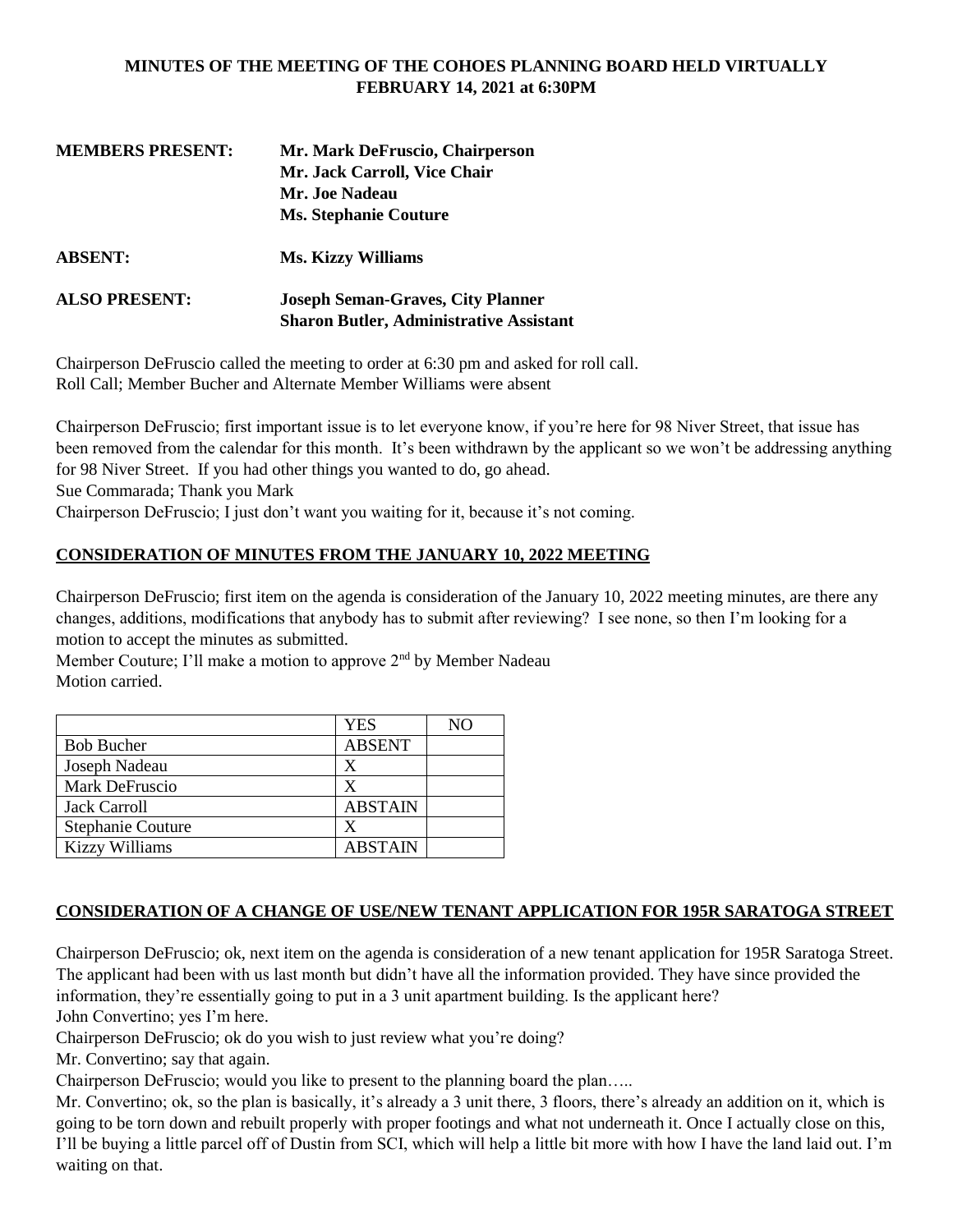Chairperson DeFruscio; ok does any of the board member have any questions, comments? I know Jack you weren't with us the last time so do you have any questions or comments?

Vice Chair Carroll; no I don't.

Chairperson DeFruscio; alright I guess I'd like to open it up to the public, is there anyone from the public that has any comments, ideas, considerations regarding this property? It's really just straight forward redoing an existing property, cleaning it up, taking down a section that's not that stable, and improving the property. I haven't seen anybody from the public wanting to make any comments, so I'll close the public comment period. So, I'm looking for a motion to accept the final plan or decline the final plan for this property at 195R Saratoga Street.

Member Nadeau; I make a motion to approve. Vice Chair Carroll; I'll  $2<sup>nd</sup>$  motion carried

|                          | <b>YES</b>    | NO |
|--------------------------|---------------|----|
| <b>Bob Bucher</b>        | <b>ABSENT</b> |    |
| Joseph Nadeau            | X             |    |
| Mark DeFruscio           | x             |    |
| <b>Jack Carroll</b>      | x             |    |
| <b>Stephanie Couture</b> |               |    |
| <b>Kizzy Williams</b>    | <b>ABSENT</b> |    |

Chairperson DeFruscio; I don't know if you saw Sharon that Kizzy has joined us.

Sharon; no I didn't see that.

Chairperson DeFruscio; Kizzy you're with us right?

Joe Seman-Graves; I don't see Kizzy.

Member Nadeau; I see William's IPad.

Sharon; is that her?

Chairperson DeFruscio; I'm not getting a response.

## **CONSIDERATION OF A FLOOR PLAN REVIEW FOR 171 REMSEN STREET**

Chairperson DeFruscio; alright, next item on the agenda is consideration of a floor plane review for 171 Remsen Street. The applicant is proposing three residential apartments on the upper second floor of 171 Remsen Street. The first floor will not be altered, the second floor will be fitted with two apartments and the third floor with one apartment. Is the applicant with us?

Daniel Oh; yes, I'm here.

Chairperson DeFruscio; do you want to give us anything that is different than what I had mentioned?

Mr. Oh; nothing, nothing different than what you mentioned.

Chairperson DeFruscio; so this essentially is Smith's restaurant right?

Mr. Oh; correct.

Chairperson DeFruscio; you're going to keep the restaurant as it is, and you're going to change the second floor into two apartment versus one apartment and keep one apartment on the third floor.

Mr. Oh; yes that's all correct.

Chairperson DeFruscio; any members have any questions?

Vice Chair Carroll; it's pretty straight forward as long as they keep the restaurant on the first floor.

Mr. Oh; we have no intention of changing that, we're still on the hunt for an operator.

Chairperson DeFruscio; if the board members don't have any questions or comments then I'd like to open it up to the public for comments.

Joe Johnson; I just have one question on the project. I see the floor plan and they're talking about dividing, is this building going to be sprinkled on the second and third floors?

Mr. Oh; there are two means of egress on the second floor, so it is not going to be sprinkled.

Mr. Johnson; I missed that, ok thank you.

Vice Chair Carroll; sprinkled?

Sharon; with a sprinkler system in case there's a fire.

Vice Chair Carroll; ok, I thought it was some other term.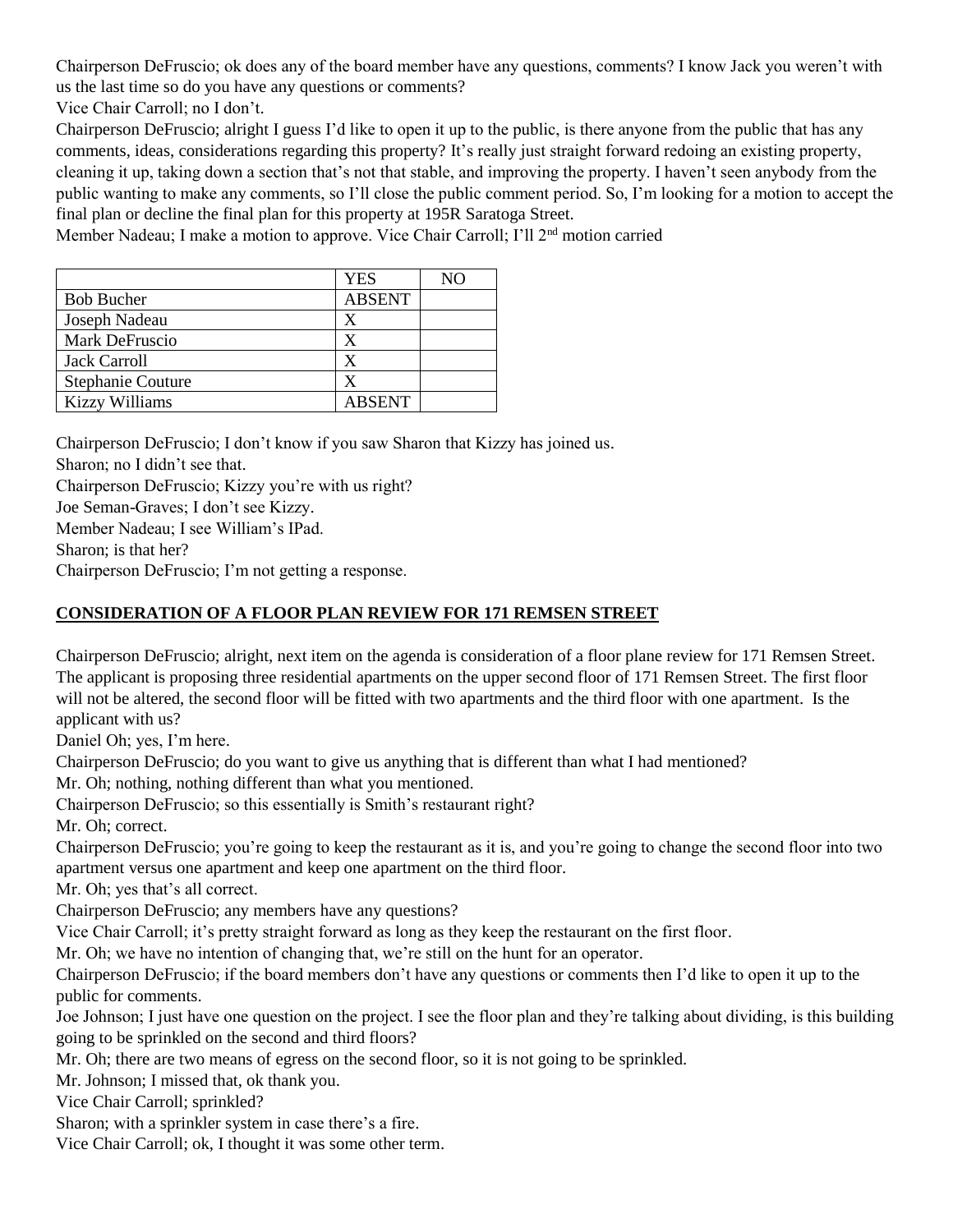Chairperson DeFruscio; any other questions or comments? I see none, so what we're looking for here is an exemption for parking, seeing as there are public lots in close proximity of the property that one directly next to it and one across the street. So I'm going to close the public comments at this point in time and I'm looking for a motion to accept and approve the applicant with a parking exemption for the upper two floors or denying that.

Member Couture; I make a motion to accept. Vice Chair Carroll; 2<sup>nd</sup> motion carried.

|                       | <b>YES</b>    | NО |
|-----------------------|---------------|----|
| <b>Bob Bucher</b>     | <b>ABSENT</b> |    |
| Joseph Nadeau         | X             |    |
| Mark DeFruscio        | X             |    |
| <b>Jack Carroll</b>   | X             |    |
| Stephanie Couture     | X             |    |
| <b>Kizzy Williams</b> | <b>ABSENT</b> |    |

Chairperson DeFruscio; Dan thank you, I think we're all set here and we look forward to the modification of the space and hope you find in short term an operator for the restaurant.

Mr. Oh; thank you very much I appreciate it.

#### **CONSIDERATION OF A CHANGE OF USE/NEW TENANT APPLICATION FOR 146 REMSEN STREET**

Chairperson DeFruscio; next item on the agenda is the change of use new tenant application for 146 Remsen Street. The applicant is looking to open a new business called The Brazilian Mini Mart. They provided us with hours of operation, they don't seem to be out of whack with the downtown. Is the applicant with us?

Sara Goncalves; yes I'm here.

Chairperson DeFruscio; would you like to give us an overview of your plan, what you're planning on doing with the apartments upstairs?

Ms. Goncalves; I have nothing to do with the apartments upstairs, the owners has already rented them out. I'm just renting the bottom floor.

Chairperson DeFruscio; ok

Ms. Goncalves; we plan to just be a deli mini mart which will sell Brazilian products, cut meats, deli meats and cheese, such as in the pictures I provided.

Chairperson DeFruscio; yes I see that.

Joe Seman-Graves; just so the board knows, this is a different Brazilian Market, same location.

Chairperson DeFruscio; we've approved somebody else there before.

Ms. Goncalves; yes apparently from what I'm told, it was within the last year.

Member Nadeau; there will not be eat-in services on the premises, everything is to go?

Ms. Goncalves; no, everything is to go.

Chairperson DeFruscio; no public rest room or anything?

Ms. Goncalves; only if there's an emergency honestly. There's one there, but we're not going to make it permanent public.

Vice Chair Carroll; what about delivery, merchandise delivery is that going to be on Remsen?

Ms. Goncalves; we would have a small truck come and drop off probably once every 2 weeks or once a month. If there's a problem with them delivering at the place on Remsen, we can have them deliver at the apartment we are currently living at, just like park the truck there and bring the stuff over to the store.

Chairperson DeFruscio; is there a rear entrance that they could come through or no?

Ms. Goncalves; I didn't see one at all.

Chairperson DeFruscio; I don't think there is one there. Any other questions or comments?

Member Nadeau; assuming this is approved, when do you expect to be in operation?

Ms. Goncalves; I'm, we're kind of redoing the ceiling right now because of the previous people that put it in. So we are hoping to be able to open by the  $5<sup>th</sup>$  of next month.

Member Nadeau; thank you

Ms. Goncalves; on top of I believe its Ed, I can't remember his last name…

Member Nadeau; you have an Ed Francesconi listed here, is that who you're trying to refer to?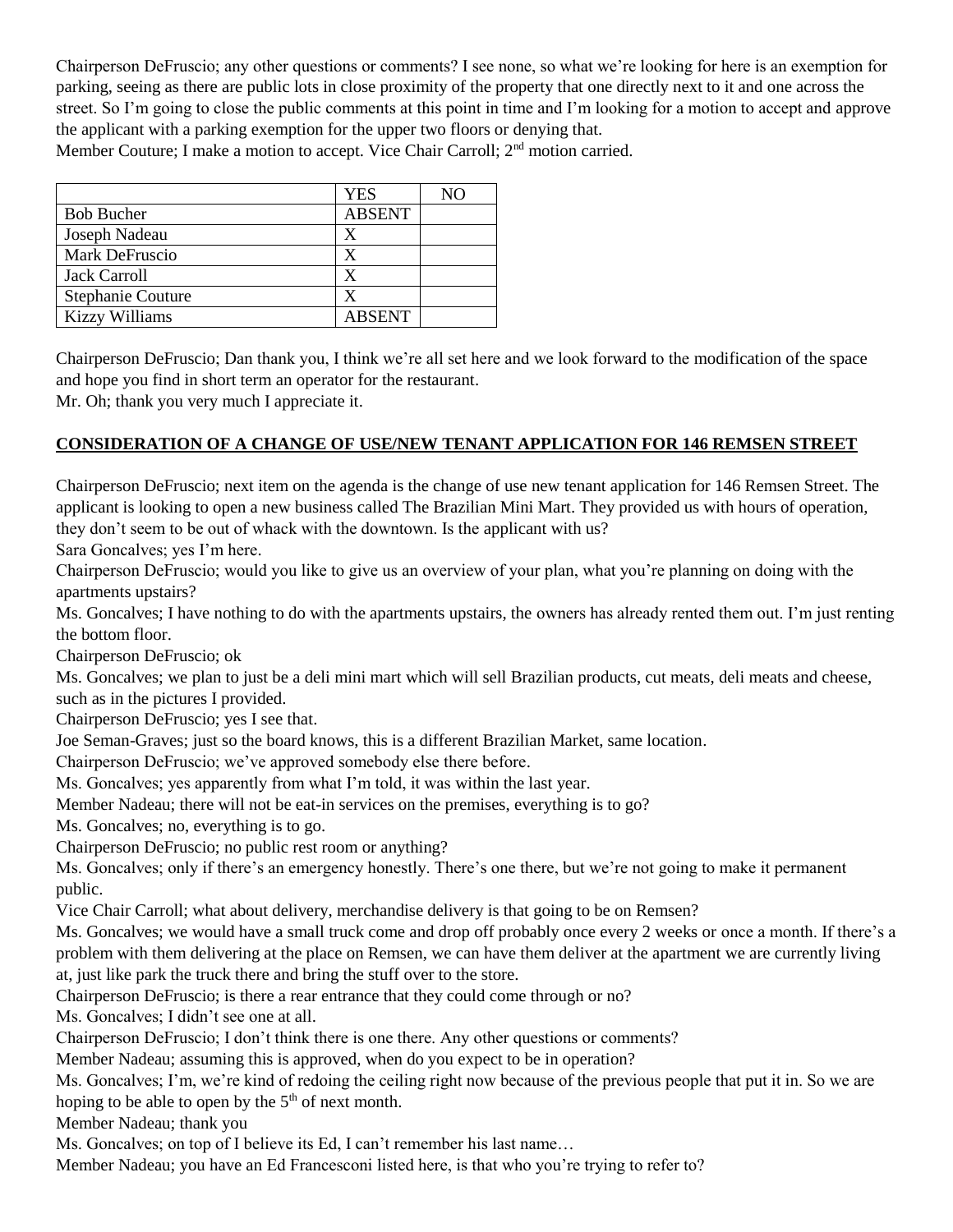Ms. Goncalves; yes, he's working on the bathroom and piping upstairs.

Chairperson DeFruscio; ok so do members have any other additional questions? If not I'd like to open it up for public comments at this point in time. Is there anybody in the public that has any comments, questions or things they want to say? Alright, I don't see any public comments, so I'm going to close the public comment period at this point in time. So I'm looking for a motion to either approve or deny the application of opening a new business at 146 Remsen Street. Member Nadeau; I make a motion to approve. Vice Chair Carroll; I'll 2<sup>nd</sup> motion carried.

|                          | <b>YES</b>    | NΟ |
|--------------------------|---------------|----|
| <b>Bob Bucher</b>        | <b>ABSENT</b> |    |
| Joseph Nadeau            | X             |    |
| Mark DeFruscio           | X             |    |
| <b>Jack Carroll</b>      | X             |    |
| <b>Stephanie Couture</b> | X             |    |
| <b>Kizzy Williams</b>    | <b>ABSENT</b> |    |

Chairperson DeFruscio; ok you're all set and we wish you luck and look forward to seeing you open next month sometime.

Ms. Goncalves; thank you so much

#### **CONSIDERATION OF A CHANGE OF USE/NEW TENANT APPLICATION FOR 239 REMSEN STREET**

Chairperson DeFruscio; next item on the agenda is consideration of a change of use new tenant application for 239 Remsen Street. Is the applicant with us?

Don Russell; yes.

Chairperson DeFruscio; do you want to explain to us what you're proposing here?

Mr. Russell; sure, so this is the former Miron Flooring next to Spindles Wine Bar on Remsen Street. We purchased the building spring time last year. The building is about 7,000 square feet, just shy of 7,000 square feet. So we're proposing to put five apartments into it. Five-one bedroom apartments targeting single individuals and then the former show room space we're looking to put a gourmet market in. Comparable to Cardona's up in Latham. But we'll be featuring fresh produce, there will be a meat counter, we're going to offer delivery service to downtown residents, such as the seniors to make things a little more convenient for them.

Chairperson DeFruscio; do any of the members have questions or comments?

Member Nadeau; I do. The entrance to the building, the main entrance on Remsen Street, will that main entrance be exposed to the stairway as well as the deli?

Mr. Russell; so the main entrance on the front of the building will go, that will be access for two apartments upstairs. When you walk in, there's a vestibule, so you walk in and there will be a door to the market and then there will be a door that goes up to the stairwell to the two apartments on the second floor. And then for three of the apartments, they will have their own private entrance from the alley and there will also be an entrance to the market for deliveries. All deliveries for the market will be in the back, they'll have a direct access door right into the market storage area.

Member Nadeau; and you're comfortable with that main entrance being kind of shared with the tenants and the business operation?

Mr. Russell; yes, one of the tenants that will be in that front space is my business partner. And then we already have tenants lined up for four of the five apartments. So yea, I'm not concerned about that because everything will be secure, each access will be secured by a lock. The tenants will have a key to their door to get up to their place, there will be a keyed entrance to the market, and it'll be a shared vestibule.

Member Nadeau; ok.

Chairperson DeFruscio; so there's a note on your application about the last three apartments they have kitchens below the ground level that we have not received plans for yet.

Mr. Russell; it's actually not below ground level, it's at ground level. It's just how the property slopes. The kitchens are at street level in the back alley.

Joe Seman-Graves; Mark if you see, I updated it on the email, the square footage in here was not representative of the unit plus the kitchen for these two here (on screen) so we added those and it was sent in the email that I sent out all the updated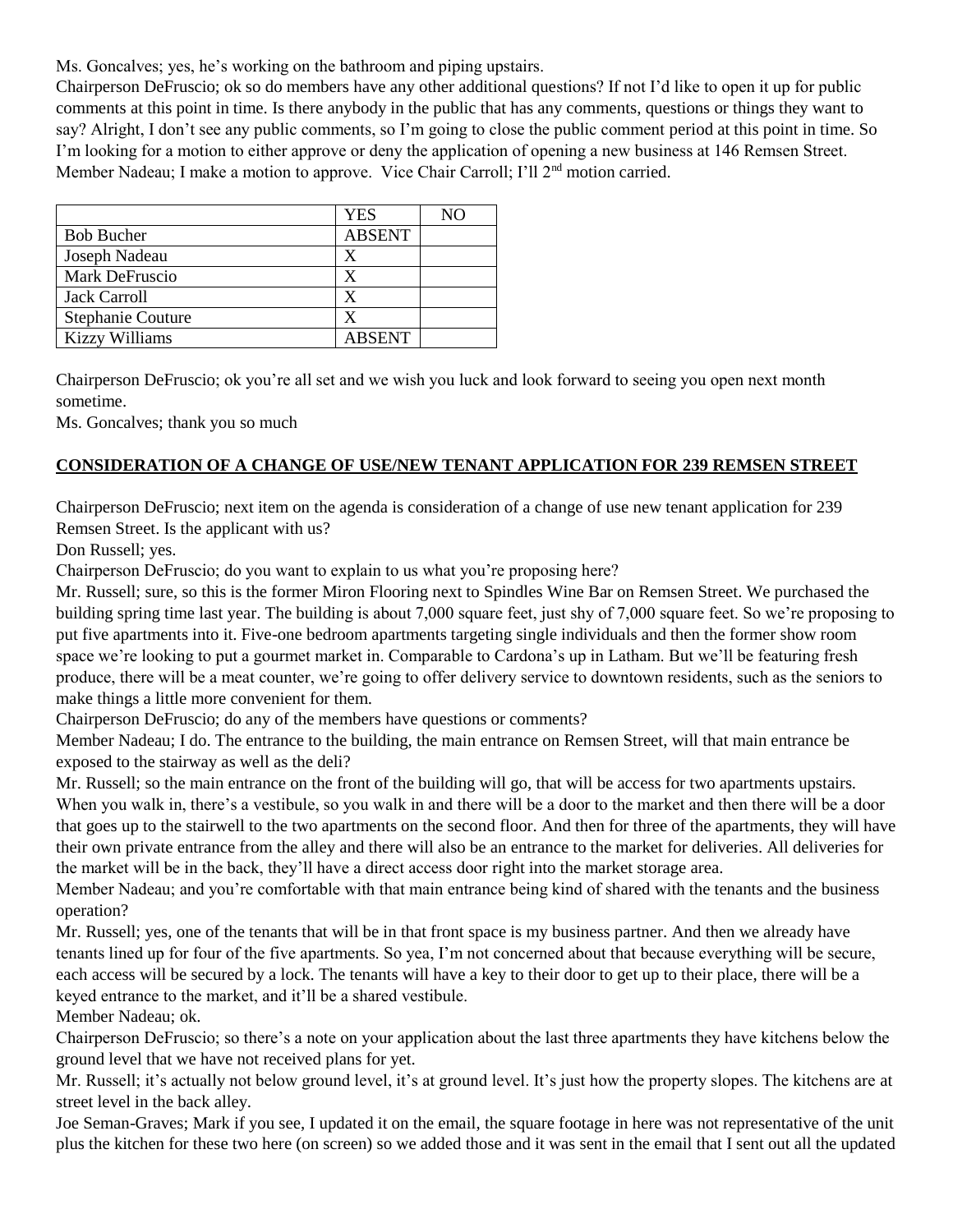information. But you can see obviously the residential units are not 300 square feet, they just lack the kitchen square footage.

Chairperson DeFruscio; and parking, everything for the apartments, is there off street parking or is there………… Mr. Russell; so behind Spindles there's 2 available off street parking spaces and then we have spoken with Rizzo's Florist and the tenants will be able to use their parking spaces overnight when Rizzo's is not there. For the front two spaces, we're within the allotted distance to a public parking space so we are looking for a waiver, but we are within the allotted distance to public parking on Remsen Street.

Chairperson DeFruscio; and each of the three apartments in the back there, those are two story apartments?

Mr. Russell; yup, they're up and down style.

Chairperson DeFruscio; anybody else have questions?

Member Couture; yes, I just have a couple of questions. Is there going to be any eat-in opportunities here or is everything going to be take out?

Mr. Russell; we are looking at being able to put a couple of two top tables that people can come in at lunch time for example and grab a salad or something like that. They'll be able to have a place to sit in the front and then obviously in the nice weather be able to put those tables outside on the sidewalk along the front. But it would be for two or four people tops. And that will obviously be dependent upon placement of shelving and all that kind of stuff. We don't want it to be crammed in, we want people to enjoy their shopping experience there. But it would be our hope to at least be able to give somebody a spot if they do come in at lunch time, because as we all know there's hardly any place to eat lunch in downtown Cohoes anymore.

Member Couture; so a rest room would be available to anyone?

Mr. Russell; yes, the rest room that is on the blueprint in the back would, people will have access to that.

Member Couture; ok and you did note the hours are 7AM to 8PM daily, are you looking at seven days a week? Mr. Russell; six days a week. Monday's we would be closed.

Member Couture; and it looks like the City engineer had several questions, did we get resolution to all of those?

Mr. Russell; yes, code enforcement already walked the project this past week.

Member Couture; and that cleared all of the city engineer's concerns?

Mr. Russell; yup.

Member Couture; ok, thank you.

Chairperson DeFruscio; from your perspective Joe, everything is kosher here?

Joe Seman-Graves; yea and I think any of the minor things that still need to be touched up by the architect were not items that were going to change the layouts of these units.

Member Nadeau; any of those items will be picked up during the occupancy permit inspection right? Joe Seman-Graves; absolutely yes.

Chairperson DeFruscio; ok if no other members have any questions, I'd like to open this up for public comment. Is there anybody from the public that has any questions, comments or things they want to share? I know when I looked at the building and saw that it was only two stories, I was thinking where were you going to put five apartments. But with the L shaped building in the back which you can't really see from the front…

Mr. Russell; yeah, and it goes literally right back to the alley, its super deep.

Member Nadeau; my recollection in the past when it was a business there, there were parking issues back there. I would appreciate keeping some kind of control of that.

Mr. Russell; I agree and I live next door, I live above Spindles so I'm aware of what you're saying. There's a neighbor that lives in the alley and they have a tendency to park back there and I've already talked to him and said this is going to be somebody's home that you're not going to be able to park there much longer. They are aware of that. Member Nadeau; ok, thank you.

Chairperson DeFruscio; ok so if there's no public comments, I'd would like to close the public comment period. Now we're looking for a motion to approve or deny a change of use new tenant application for 239 Remsen Street as well as give them relief from the parking requirements as well. Is there anything else Joe that we need to add to that? Joe Seman-Graves; I think, you know it's zoned correctly for commercial, that makes the use, the biggest concern downtown is always density as well as parking. He's provided some off street parking and it is within 430 feet of a lot instead of the 500 foot requirement, so it's really up to the board to approve this density.

Chairperson DeFruscio; so does anybody have a motion to approve or deny.

Vice Chair Carroll; so moved to approve Member Couture; I'll 2nd motion passed.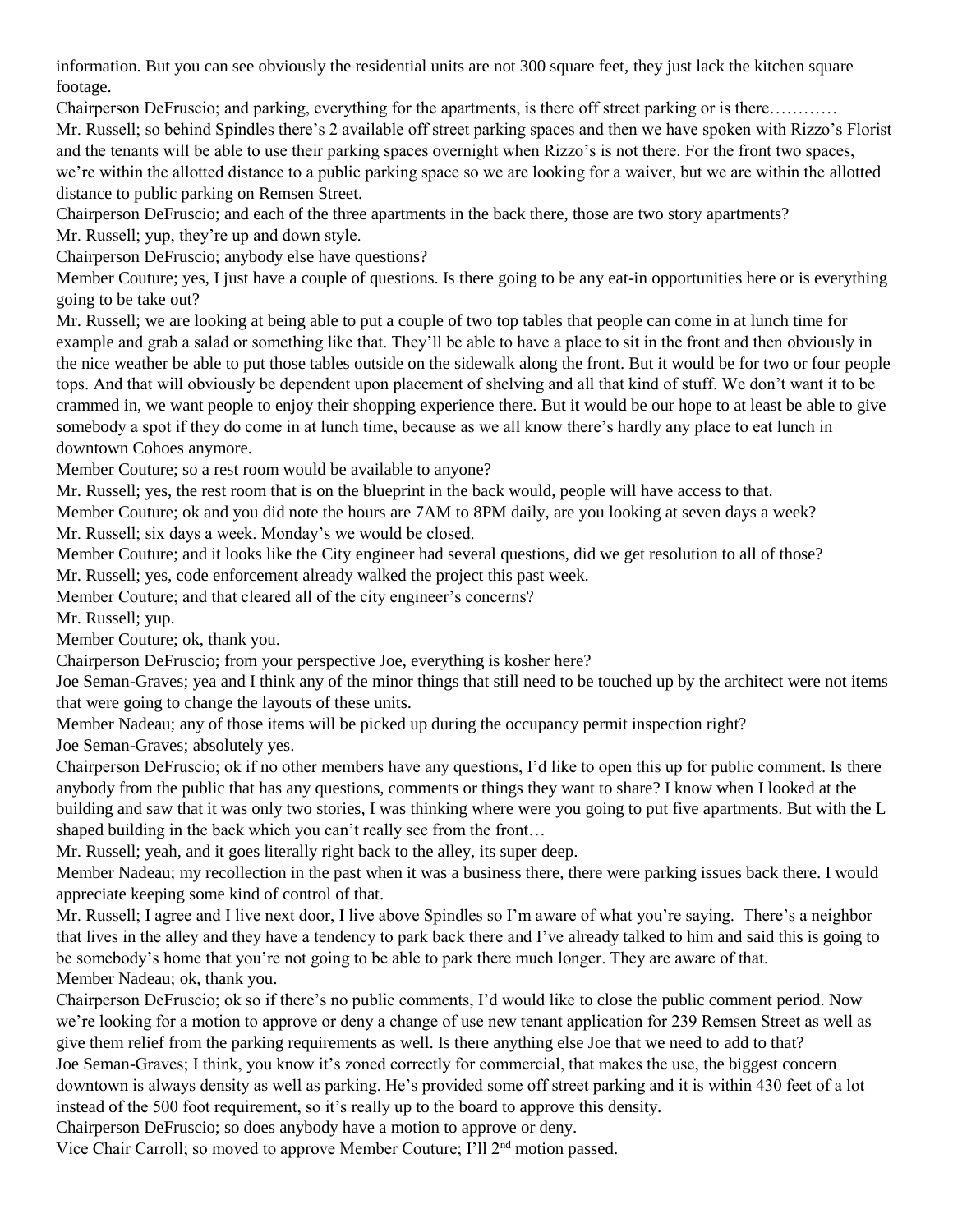|                          | <b>YES</b>    | NΟ |
|--------------------------|---------------|----|
| <b>Bob Bucher</b>        | <b>ABSENT</b> |    |
| Joseph Nadeau            | X             |    |
| Mark DeFruscio           | x             |    |
| <b>Jack Carroll</b>      | X             |    |
| <b>Stephanie Couture</b> | X             |    |
| <b>Kizzy Williams</b>    | <b>ABSENT</b> |    |

Chairperson DeFruscio; we look forward to the new market and the wares that you are going to offer there as well as some new people to provide business for the downtown.

Mr. Russell; thank you, I appreciate it greatly and hopefully we'll see you at the grant opening.

# **CONSIDERATION OF A SITE PLAN REVIEW FOR 426 COLUMBIA STREET**

Chairperson DeFruscio; the next item on the agenda is consideration of a special use review for 426 Columbia Street. It's the addition of a 34x36 constructed garage. Is somebody on the call that is representing that? Sean Rivage; yes.

Chairperson DeFruscio; Sean you want to give us what is done there?

Mr. Rivage; (inaudible) I just need space from him to park, store some trucks, equipment and stuff like that for my business. So this, I've been going back and forth unclear of what the description of a permanent versus non-permanent structure is. This is a pre-fab structure that gets built in a day, it's just sitting on an Alaskan slab and basically I did go for a permit for this, it was advised to go for a permit if I was putting it on a foundation. It wasn't required, I shouldn't say it wasn't required, but it was just advised by my construction company that did it. I have plans in the future if I move out of this space, the building gets deconstructed in basically a day and moved with a low boy trailer. It is all bolted together, the steel structure frame and basically the use is for storing some equipment and smaller items like hand mowers, pressure washers. I had an issue this past year with some things being stolen from the lot over the course of the weekend nights, people driving in are taking smaller things like that so that was the purpose for it. Like I said obviously the building is already constructed, so I'm just going through the motions of just trying to make everything right with the city. I do have plans of, if I can acquire this property I'm interested in, in Colonie, 10 acres, I'm looking at moving to within two years, and this building would be deconstructed and moved. Like I said it's an Alaskan slab there and that can easily be removed.

Vice Chair Carroll; an Alaskan slab?

Mr. Rivage; yea, it's a 5 inch Alaskan slab which means it's just a formed poured concrete. I was originally going to install it on an asphalt base, it's just a little rougher.

Vice Chair Carroll; ok

Mr. Rivage; it's easier to move things around obviously when you have concrete, but there's no frost walls or anything like that, it's just a 5 inch Alaskan slab. If I need to remove it, it's just saw cut in places lifted out, it's sitting on an existing crusher run lot, so it's just all number 2 crushed stone. There was nothing there previously.

Chairperson DeFruscio; so this essentially is something that is already done and you're looking for us to provide approval for it at this point in time.

Mr. Rivage; basically what happened is I went through the process of trying to obtain a permit for this, the construction company from North Carolina, they were all set to construct the building, I believe it was December  $20<sup>th</sup>$ , I'm not, I'm pretty sure it was December 20<sup>th</sup>, so I believe it was a couple of days before, I got a letter saying that it was denied because it was non-conforming. I have \$30,000 invested in the building and it's non-refundable, so that's why the building went up. So here I am just trying to figure out what needs to be done for approval or denial.

Member Nadeau; some of my concerns have to do with the general appearance as the gateway to the city. It's not so much the structure that was built without a permit, but it's the stock piles of materials, just the overall appearance of that lot is not conducive as the gateway to the city. That would be more of my concern and had this gone through the proper channels, I would have stated that concern prior to the erection of it. I'm not sure what can be done about that, I guess I'd be looking for help from you as to what can be done to make it more presentable.

Mr. Rivage; right, so your concern is just like materials and stuff just being left out in the wide open or what comes to your first impression?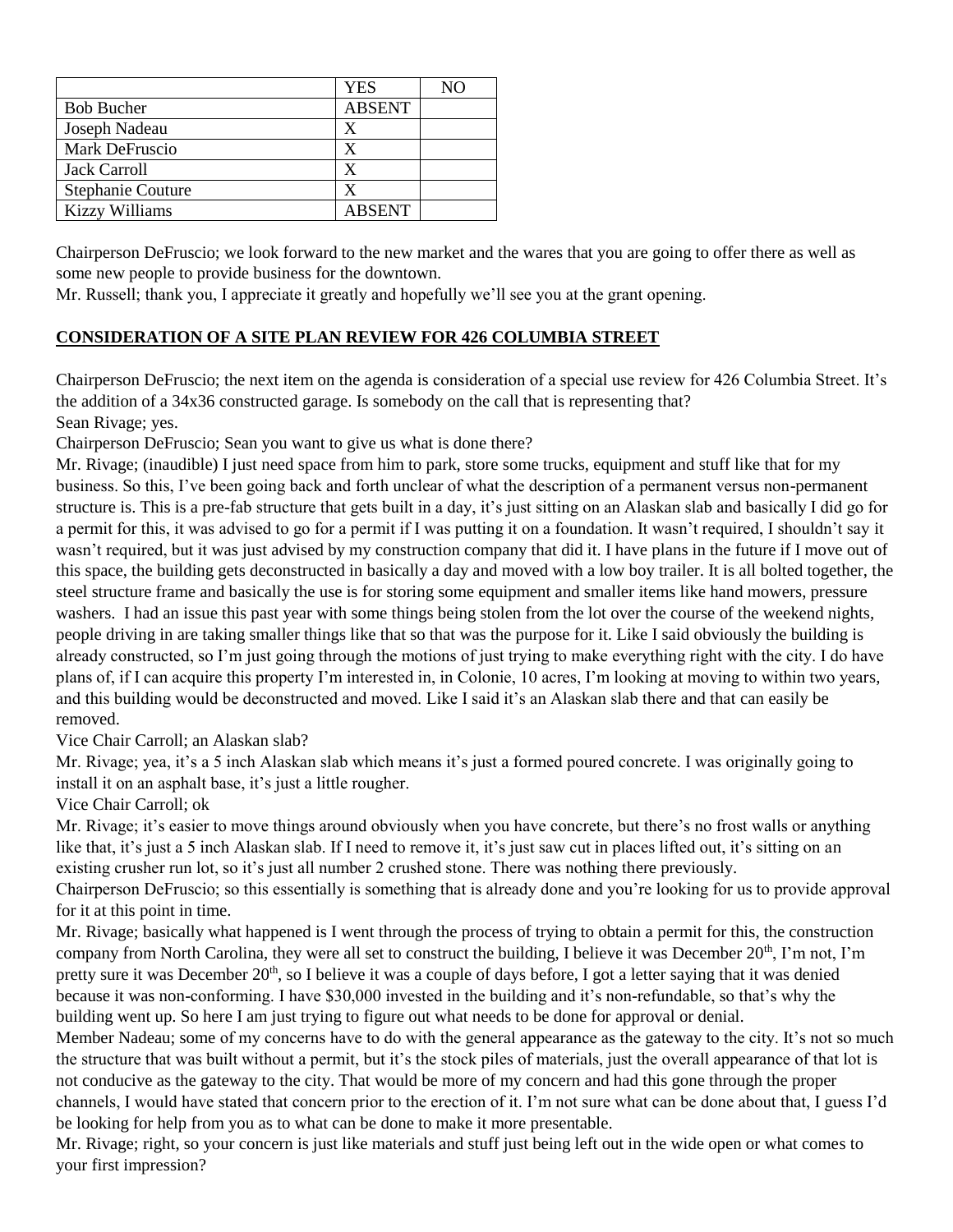Member Nadeau; just generally going by there and this has been before you were there even, the general appearance of what takes place on that lot as a gateway to the city, it's disappointing.

Mr. Rivage; yea, I mean as far as what I have there, I can't speak for what it was previously, the state it was in previously, but for what I've done there, I feel that I have at least cleaned up the appearance as far as garbage, trash, stuff that's been abandoned and left there. At least what's in the lot now, the property has is all just trucks and this and that, but I do get what you're saying.

Chairperson DeFruscio; are there still trailers, travel trailer and things in there?

Mr. Rivage; I believe there's one or two out in front.

Chairperson DeFruscio; and are they yours Sean or are they………….

Mr. Rivage; no, I'm not quite sure who's they are, I just lease the outside space. I don't have anything to do with the garage or stuff that's parked in front of the building. But I just lease the outdoor space on the side and the rear of the building.

Vice Chair Carroll; if I can add to this. I've been by there a few times, actually that building blocks off a lot of the less than scenic materials there.

Chairperson DeFruscio; the new building you're talking about?

Vice Chair Carroll; yeah, I mean you've got to place some things way behind the building and at least it's out of sight. And you've been there how long now Sean, 10 years?

Mr. Rivage; it's been 5 years. Yeah, we've grown a lot and Paul Marra the landlord, he's helped me out greatly, to help me build and I mean we do have another hub up in Saratoga Springs, it's kind of similar to this. We're just trying to balance between 2 spaces and that's where I'm going through the motion of trying to lease to build this property over in Colonie to get it zoned industrial and to kind of put us out at the next level. But yeah, we provide services in construction, install for many, many people around the state.

Joe Seman-Graves; I just want to add, we're not just focusing on the garage itself, while that is Mr. Rivage's concern here, it is a site plan approval for the entire site. If there's anything else on the site that needs to be brought into this conversation, I wouldn't say withhold from it.

Member Nadeau; I guess, I don't know if I'm the only one with concerns, but the fuel tank area factor, I'm not sure how this transpired into a business years ago without being presented to the planning department. I don't think that's Sean's problem, he just did what he could and by all means Sean I'm not looking to, I commend you for operating a successful business. Again, my concern is the gateway to the city and what that lot has materialized into, it's just not conducive to the neighborhood. As you know the zoning has changed up there, it's A-1 residential and to see this particular parcel going in this direction, just again Sean it's not anything against you, you run a great business, but if there was something that could be done to change the appearance. Again if you had come prior, for prior approval that building would have been up further and your pallets of block and material would be behind it so it would be totally concealed. There's been a problem with parking over the years, it's been construction staging again, this is before you, and I thought maybe this is a chance to clean up the whole parcel.

Mr. Rivage; there was another thought for the remaining time that I'm there, is to establish a temporary fence, not out on Columbia Street but set back into the property with a privacy barrier to that, was another idea. I did get some prices and stuff but I haven't pursued any kind of approval or anything like that yet.

Member Nadeau; actually that would go a long way. Again my concern is we're setting a president if and when you ever decided to relocate from that property, what I don't want to do here is set a president for another construction company or something else to move into this because we're allowing it to enlarge.

Mr. Rivage; correct and I totally get what you're saying and I'm right in your shoes about the appearance. I never expected to grow to this size and this is half of my equipment, half of it is out on jobs throughout the year. Construction equipment and all that stuff that's never even here. Like I said, I never expected to get to this point and now it's me trying to keep going in this next direction of getting adequate space and zoned correctly too.

Member Nadeau; again it's generally neat, everything stock piled, everything is neat and orderly, but it's still….

Mr. Rivage; it's right as you come into the city.

Member Nadeau; yes.

Chairperson DeFruscio; Mr. Marra do you have any comments?

Paul Marra; no, I mean that property, you know as you said it has blossomed. Any future use of that property I'm sure will have to be approved by you guys.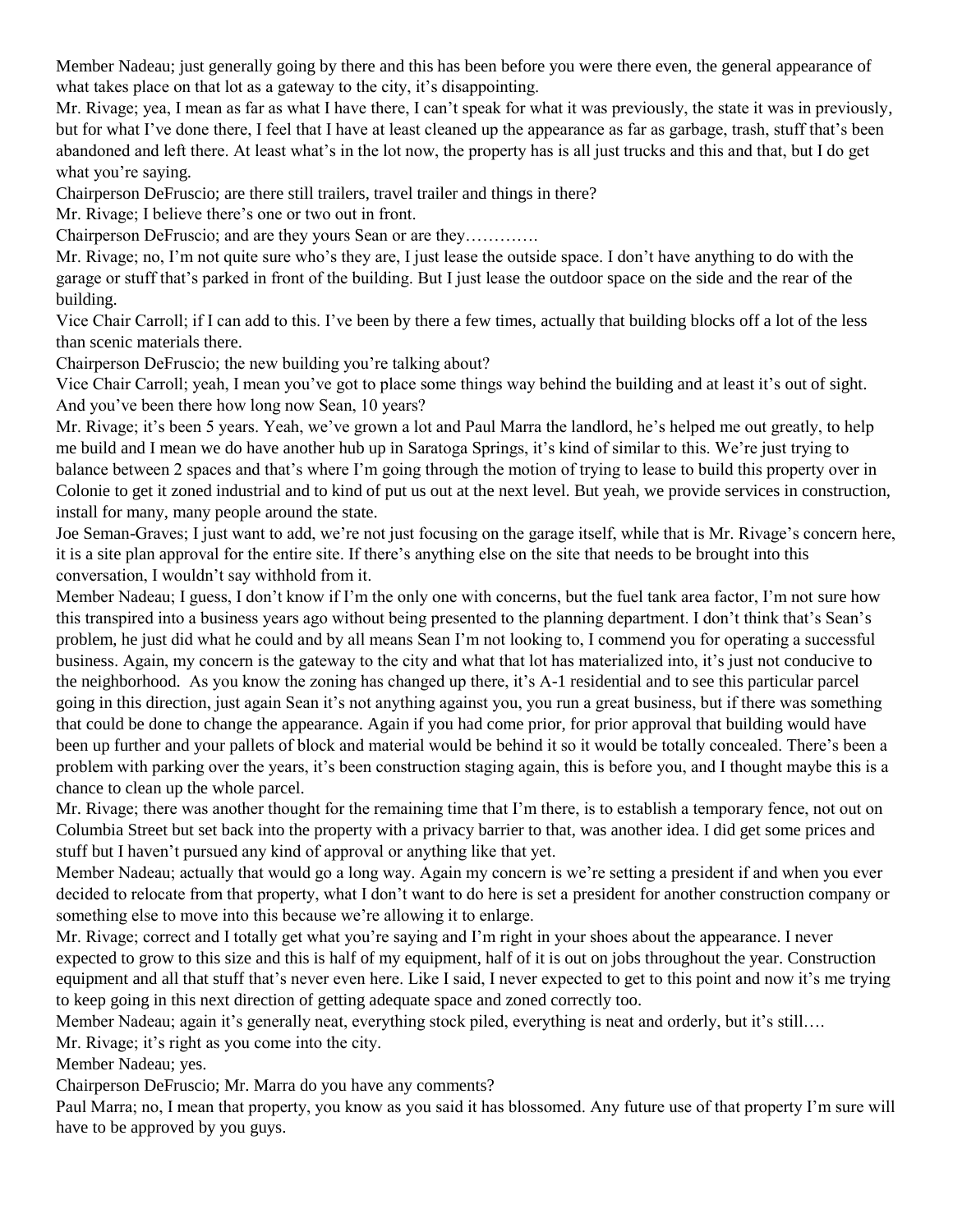Member Nadeau; that's nice Paul, but it hasn't been approved up until now. But at this stage dealing with what's there now, Sean alluded to possibly a privacy, some kind of fencing even if it was along the face of the existing building that would shield his stock piles and maybe put a better face on the property. Again, I can't insist that you do that.

Mr. Rivage; it will keep people from driving in and out to you know. I guess while I'm in the meeting here, I don't know as far as putting a say like an 8 foot chain link fence up with privacy barrier, I don't know what the approvals or what kind of permits to obtain for something like that.

Joe Seman-Graves; it would be similar to what you're going through right now. So if you did want to put a fence up and the board is requesting that, I 'd say just get on the phone with me and we'll get another site plan together showing where it's going to go, show the design of the fence, then we'll propose it to the board next meeting. Mr. Rivage; alright.

Member Nadeau; Sean, again I wouldn't be looking for a total barrier, just something to improve the site line somewhat, to maybe put a shadow on your construction, of your block and your pallets, that type of material. Sean, we wouldn't want to hinder you coming in and out of there.

Mr. Rivage; it's so open that's the problem. If there was more green space, if I had the ability to plant trees around, but the problem is there is so much frontage along Columbia Street so it makes it harder to do that and being that I can't put some more trees and stuff along Monroe Street, but I can only come out so far without blocking any kind of site for pedestrians pulling out. So I'll give it some thought.

Chairperson DeFruscio; how did you come up with the location of the building Sean versus more towards the front or more towards the back?

Mr. Rivage; well there's an existing concrete pad, they must have used for, it used to be an old bus garage and there was, it was used as, part of that floor in that garage, they used part of that existing concrete that was there from, they used to do, I guess you would go down in between these concrete sections, change oil on the trucks and stuff. We used a portion of that and it was just how we would normally use the lots driving in and out or parking stuff that was the least traffic area. So if we, and I didn't want to come up towards the road closer obviously to be an eye sore or at least try to match the siding with the roof that's on the existing building and the location of that obviously helped block some of the stuff in the back too, so that was kind of…and also we ran some temporary power to the building for some lights that was inspected, electrical inspection. Obviously if I put it on a different location on the property, it's difficult to do any of that. Mr. Marra; and if I could say, probably before Sean was even born that was used for tractor trailers to pull in and out of there to get the oil changed and the service done. There was a pit alongside that building and what we did was kind of butt up to that concrete slab.

Chairperson DeFruscio; thank you for that clarification. Do any of the members have any additional questions? I guess I'd like to open this up to comments from the public. If there's anybody in the public that has any comments at this point in time.

Joe Johnson; yea, I'd like to talk on this on behalf of Sean. Sean and I grew up together a long time ago in Glen Meadows. We started a business, he's grown this thing into something that I think is great. He's always been in Cohoes, his parents are still here, and he's been here a long time. I know I ended up having to leave the city because I outgrew the city, so I know what he's going through. I think his trucks look good up there. I think they're clean, they're professionally lettered. I think if he's not here you might get more storage of vehicles. I know there's a lot of that going on in the city. I think Sean does a nice job. I think this garage actually helped, correct me if I'm wrong, but there were conex boxes there that were temporary structures. I believe he removed those and I think this is something that can be taken down as quickly as it was put up and moved, so I think this, I know you guys have issues with the site. I've been in Cohoes my whole life I know it's been an ongoing eyesore, but this young kid works hard and grew his business into something. He came right out of Cohoes and I think the city should support him and I hope that he does stay here.

Member Nadeau; let me be a little more clear. I don't have a problem with his equipment, I agree he keeps an orderly site, there's no question about it, he does a great business. It's the stockpile of materials that just grabs the eye, if there is something that can be done with that, I'm supportive.

Mr. Johnson; yea, I mean, I guess I know there was some concerns about the vehicles and stuff in the front that doesn't seem that it pertains to him. That's out of his wheel house, I know his trucks and I literally call Sean when I need a lawn mower because I know he keeps his equipment top notch and he's a great guy. I think his trucks and appearance of everything lettered all the same, if it's not him being there and he leaves then are you going to be stuck with more campers and RV's? I understand what he's going through because I ended up, I live in Cohoes and I outgrew the city and it's tough to find any areas in the city to rent your business of this nature. I think that is a great location for him,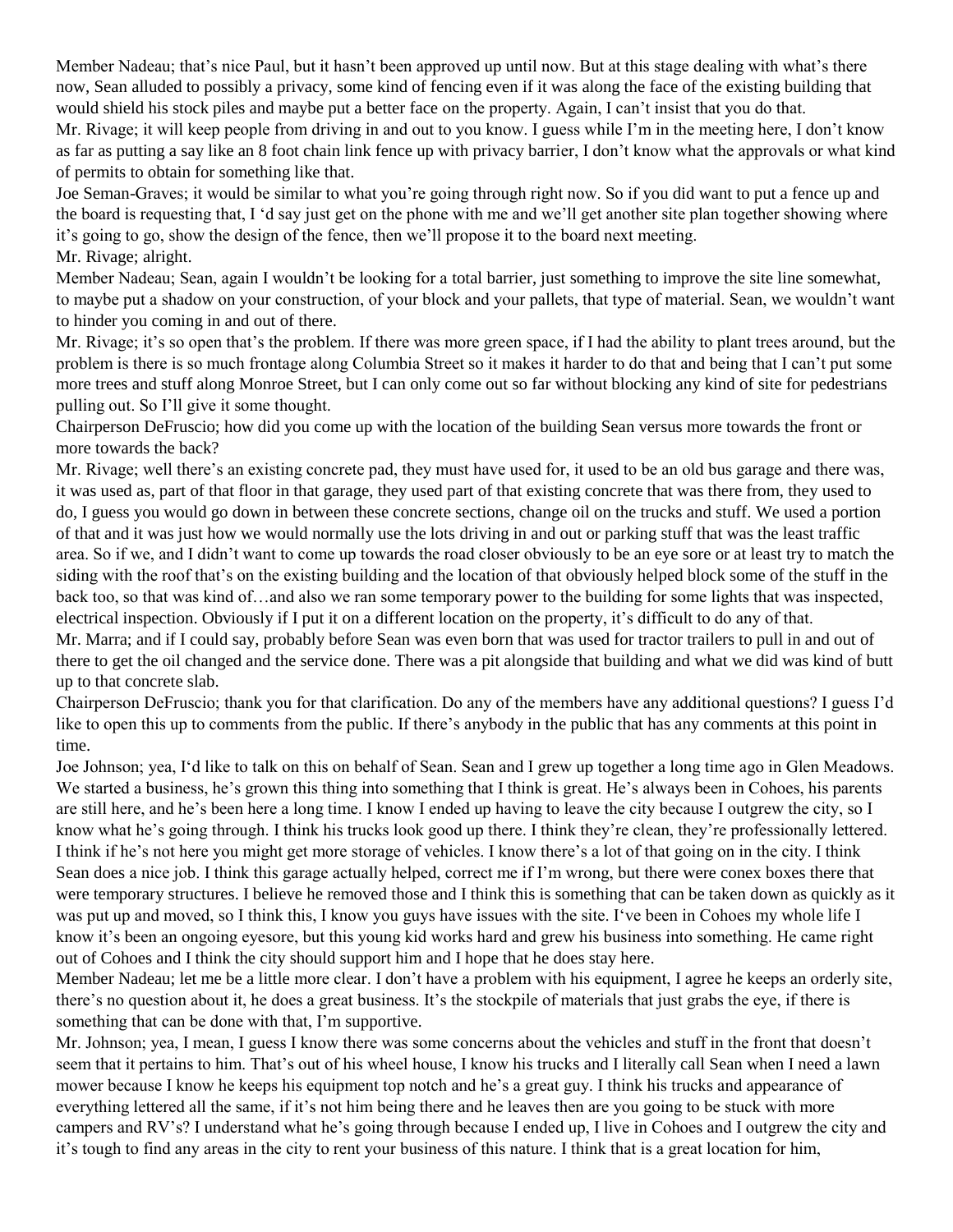unfortunately its' the gateway to the city and I would just hate to see him be pushed out of the city we grew up in. We stated, him and I used to be partners back in Glen Meadows, we used to push lawn mowers around. That's kind of going back in history but Sean…..

Member Nadeau; and I agree with that, we don't want to see him leave the city either.

Chairperson DeFruscio; no we're not trying to push Sean out, we really hope for the success of his business where it is. The issue we have at this point in time is because of the building we're obligated to do a site plan review and that includes the entire site not just Sean's building. So that's why you're seeing the additional comments about the RV's being store out front and things like that. We understand that it's not his responsibility, it is the responsibility of the owner. We're trying to mitigate some kind of solution to improve the view of that site at this point, that's all we're doing. We don't want to impact Sean's business.

Mr. Marra; back to the RV's, both of those RV's are friends of mine, they have no place to keep them where they live. I've allowed them to keep them there, I've never heard anything about them before. There are 2 RV's.

Chairperson DeFruscio; I need to ask……

Mr. Rivage; I can try to eradicate a plan and be creative, think of some ideas that could provide some additional screening coming down Columbia Street with direction.

Member Nadeau; that would be appreciated Sean.

Chairperson DeFruscio; I do need to ask if there are any more public comments or I can close the public comment period. Mr. Johnson; I appreciate you guy's time. Sean good luck I hope everything works out for you.

Mr. Rivage; thank you.

Vice Chair Carroll; I have a concern about Sean moving, I mean they're going to put Stewarts out of business in the morning. It's like Sherman's army moving in there in the morning.

Chairperson DeFruscio; so I guess we made it clear that we would appreciate any suggestions or considerations that you and Mr. Marra can discuss to try and improve the view of that building and that property because it is the gateway to the city. We did a lot of soul searching when we allowed the Stewarts and the carwash to be put where it is, when that project came about and worked with them a lot to make sure it was an improvement for the community and that's what we're looking at here.

Mr. Rivage; let me come up with some ideas, fencing, trees anything of that nature over the next two weeks and then I can come back and make a presentation. I do have, I did receive a few quotes here and there over the last few months of some different things but let me go back to the drawing board and talk to Mr. Marra about it and we'll go from there.

Chairperson DeFruscio; so we have 2 options, we can do an approval for the site plan for the building and constructed garage that's already there at this point in time with some reference to submission of future plans for some other fencing or shrubbery or out and out approve or deny the building construction. Is there anything else Joe that we need to include? Joe Seman-Graves; you can also just table the matter until next month, until there's some updated plans. Member Nadeau; updated plans to include…..

Chairperson DeFruscio; Sean when to give Sean an opportunity, a month to see if he can come up with something additional for our consideration and then we can approve them both at the same time.

Mr. Rivage; do you have a meeting every 30 days is that was it is?

Vice Chair Carroll; yes  $2<sup>nd</sup>$  Monday of the month. Is what we're asking Sean to do is it a little beyond the scope of what he asking us to do? He's asking us to do an approval for the building.

Chairperson DeFruscio; no that's not what it is. It's an approval of the site plan.

Vice Chair Carroll; ok.

Chairperson DeFruscio; and it includes the entire site so we're not out of our realm. It doesn't affect you Sean in any way, shape or form, because if we table it until next month, because we're not asking him to take the building down or change anything at this point in time, we're just asking you for a little more consideration and see what you come up with. Mr. Rivage; that's no problem at all.

Chairperson DeFruscio; I guess I'm looking for a motion to table this item until next meeting.

Member Nadeau; I make that motion Vice Chair Carroll 2<sup>nd</sup> motion carried to TABLE this agenda item.

Chairperson DeFruscio; and Sean I just want you to understand, we don't want to lose your business in Cohoes, we think you're a great asset and we wish success for you and we appreciate you taking the opportunity just to see what else you can come up with between now and next month.

Mr. Rivage; absolutely.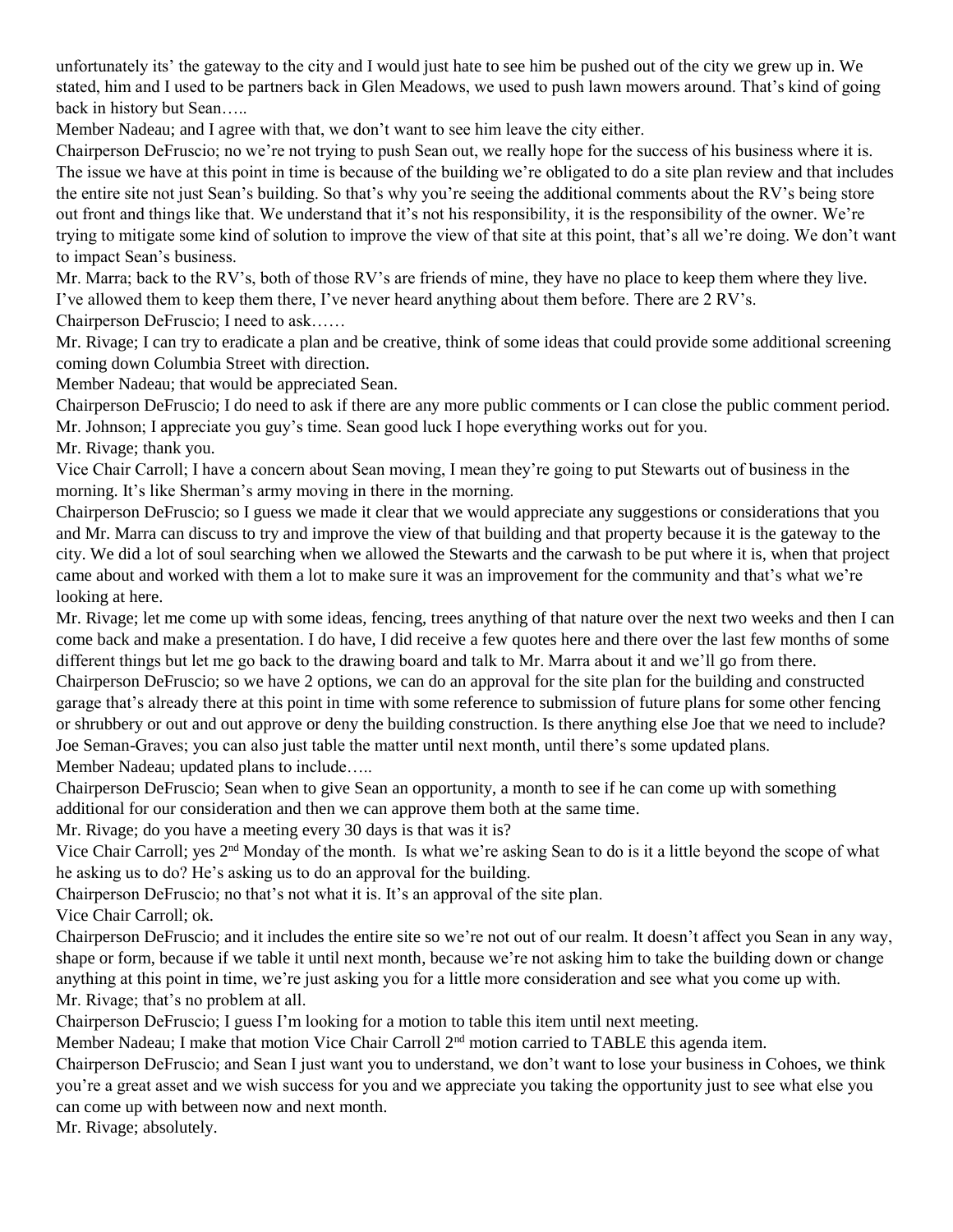Member Nadeau; I would like the thank Sean and Paul also for any consideration they can do to the general improvement to the site.

Mr. Rivage; any kind of improvement to the general appearance will be a plus. I will give you my word, I'll work on it and go from there.

## **CONSIDERATION OF A CHANGE OF USE/NEW TENANT APPLICATION FOR 288 SARATOGA STREET**

Chairperson DeFruscio; next item on the agenda is consideration of a change of use new tenant application for 288 Saratoga Street. Is the applicant with us?

Joe Johnson; yes I'm here.

Chairperson DeFruscio; you're seeking to rehab an existing three unit apartment building and change it to a six unit apartment building at 288 Saratoga Street, is that correct?

Mr. Johnson; yes that is correct. So I purchased the building probably about 3 months ago, maybe 4 months ago now. I did go through the application process to get the three units back to the way it was, to rebuild the structure. The building was on fire probably years ago now. When I sat there and I looked at the building, the foot print was about 15-1700 square feet, they are existing 4 bedroom apartments in each apartment and I just kind of looked and said this really isn't the road I would want to put my kids on and I've done a lot of construction, I own several buildings in Cohoes, once again I'm a Cohoesier, I grew up in Cohoes. And so some of the other projects I've done, I've converted to smaller units and I've had great success as far as bringing young professional individual people into the area and limiting the amount of kids. I just think the street is way too busy to potentially put 12 kids coming in and out of the house.

Chairperson DeFruscio; so you're increasing the number of apartments thinking that you're going to decrease the number of kids versus adults because of the footprint of the apartments?

Mr. Johnson; that's correct. So what we would do is take the building and we split it up so it would be a 1 bedroom and a den in the front and then the rear would be a 2 bedroom and the building will get completed resided. We have a sprinkler system installed. I actually bought another burned out building in Cohoes, so we have several projects going on in the city, but like I said this here I just kind of looked at the footprint, it's really a big building, not to, I don't know you've got to cross the street to get to the parking lots. I visited there one time with my wife and kids and it was like good luck. It was like trying to play frogger to get across Saratoga Street.

Chairperson DeFruscio; you've got to understand that we think that parking is an issue there because some of that lot is owned by the city, some of it is owned by the IDA and private owners for parts of it.

Mr. Johnson; so I kind of looked at the map of that and I know there are 2 lots owned by the IDA, one is directly across the street, the other one is on the other side of the garage. There is a private owner that owns that 4 car garage and a little piece next to it. I've been through some of these meetings before, we actually have several tenants that in the other buildings and other projects that they use public transportation, they have other means. There are people that sometimes don't even have cars, there's UBER available, there's so much available now. I've lived in the city of Cohoes, I understand the parking issue, I've been to Saratoga Street, and I've been to the house, when I was a kid actually. I mean we seem to find parking when we're there, as far as the trucks go there were some trailers being stored in that lot, they've since been gone. I haven't really had an issue as far as trying to find a parking space over there. I think at a minimum each floor, even if I left it at 3 units, could be a potential 2 cars, that's 6 cars, so that's, I mean I don't know how many more cars that would actually generate if you really thought everybody was actually driving I guess.

Chairperson DeFruscio; Joe the issue, Joe Johnson, the issue we're trying to deal with there, it's not an approved city parking lot, so I can't give you a waiver for parking. And the city's requirements is 1 parking space per unit for a multifamily residential dwelling.

Mr. Johnson; well yea, I guess then I would ask the city where would the residents park if they live on Saratoga Street? I mean I understand what you're saying, it's a sticky situation, and it's always been when it comes to that Saratoga Street corridor. Obviously there is no on street parking for anybody that potentially lives there. It's always been this kind of weird situation that they use that lot that's across the road. I mean I'm, I guess I'm not asking, I don't know that I'm approaching the board for a parking variance or just a change of use on the existing building to change the units. I'm not really sure maybe Joe can help me out with that.

Joe Seman-Graves; it's a little of both. If you change the use and increase the density that also comes with the parking. So there both inter related to a degree.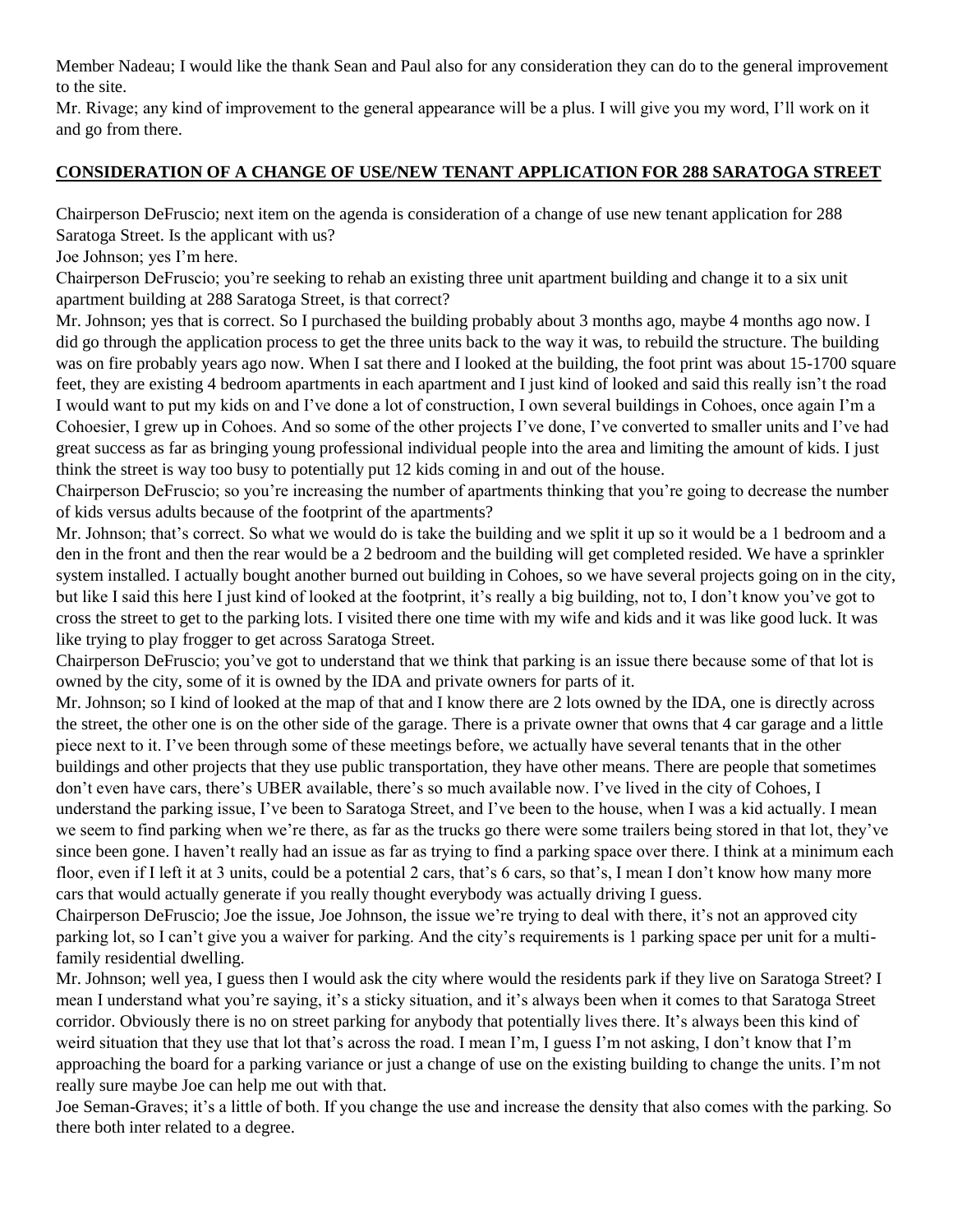Mr. Johnson; yeah I just, I mean I don't know the parking situation, I understand the parking situation, I just don't have an answer for that because there never was parking on Saratoga Street and obviously this lot that is stuck with the IDA has kind of been used by the residents over the years. So I don't know, it's kind of a sticky situation, I understand what you're saying. If the IDA develops that land, then I don't know what the plan would be, where these other people are going to park their cars, the people that live there I guess is what I'm saying.

Chairperson DeFruscio; and there's no capacity for a driveway or anything where this house is?

Mr. Johnson; unfortunately no. I mean there is a small front yard, like the resident next to me, he had made himself a little driveway, but I think it will hold maybe 1 car and then I know he has problems backing out of there because it's literally, basically you can get one small SUV in there and it just clears the sidewalk. So unfortunately we don't have that option. The guy who does have all the parking also has the garage but we don't have that option there either unfortunately. Member Nadeau; is there rear access to that property?

Mr. Johnson; yea, there's not, the train tracks, we butt up to the train track, the building on each side are within 3 to 5 feet from each other.

Joe Seman-Graves; I would also add that the chances of any of these lots being developed is slim to none given their sizes. The depth is not there for, whether it's a single family house now or commercial. So I don't see these being developed and Mark to your point they are not official parking lots, but I just want to take that off the table that they would be developed in the future by the IDA, so I don't believe that is the intent.

Chairperson DeFruscio; I agree with you, we need to do something from the perspective, we don't even know who's plowing the lots out when it snows. We know it's not the IDA.

Mr. Johnson; I believe the city, I was talking to neighbors who've been there a long time and the city actually paved that lot at one time and they also plow the lot up to the telephone pole, so the city actually maintains that lot. To Joe's point, I don't think, if it was ever to be developed it would have to be something where they approach 787 with store fronts and turn it into a boulevard or something of that nature. I mean you would have an absolute disaster down there as far as parking on Saratoga Street goes. It's one of those unspoken things, it's been this way for so long with the city going way back.

Chairperson DeFruscio; anybody else have questions or comments?

Member Couture; my only thought was that, I know we have to take the parking into consideration, because it's a change of use, but it is an existing building, it's not new construction. So he's not increasing the density by changing it to a proposed 6 unit. So in my opinion it's, people have parked there before, they figure it out, it's not ideal, I definitely agree with that, but it's not something that he's causing new issues.

Chairperson DeFruscio; I don't disagree with you Steph, I'm just trying to come up with a plan that we can all live with, if we knew that it was an approved public parking lot, that the city maintained which I don't know that we have those facts at this point in time and if we were approving 3 parking spots it would be much easier than, because he wants to go to 6 units which I understand the logic and everything and I don't disagree with it, you're probably likely to get somebody in there that doesn't drive, but what it does from our perspective is, there's 6 parking spots that we have to somehow say that we're going to justify approving this because there's public parking within 500 feet.

Joe Seman-Graves; now there's also the ability to reduce the amount by adding things like a bike rack, should the board want to go that route. So you can knock off 1 or 2 spots by putting other infrastructure in. I would also add that I'd be happy to work on this from the city and IDA's point of view to try to get these lots together, because really from this whole stretch from Vital Signs down to the other house on Saratoga right there (on screen) there's only 3 lots that are not owned by either the city or IDA and 2 of them are DOT. So I think there's opportunity to combine these and make something of it, but the challenge is, if you go and make it an official lot now and you put it in a memo and you paved it, what we own currently you'll probably reduce the amount of spaces because you'll have to stripe it officially and if you're not doing the whole thing at once, you're going to kind of segment it and I can see there being less parking by doing that. I'd hesitate to say make it an official lot now in its current condition. If that make sense to the board.

Mr. Johnson; I think that's why when the city came through and paved it, that why they didn't stripe it, they didn't really want to make it an official lot, but I do know what you're saying, there are several lots over there that are in that gray area, that have just been used by the residents of Saratoga Street. I just don't know, if that property was ever to be developed where anybody would go.

Member Couture; I think this is an opportunity to start a conversation. So Joe from the city anything you can do to maybe combine those and I don't know if DOT could ever be approached to see if those pieces that they have can be sold either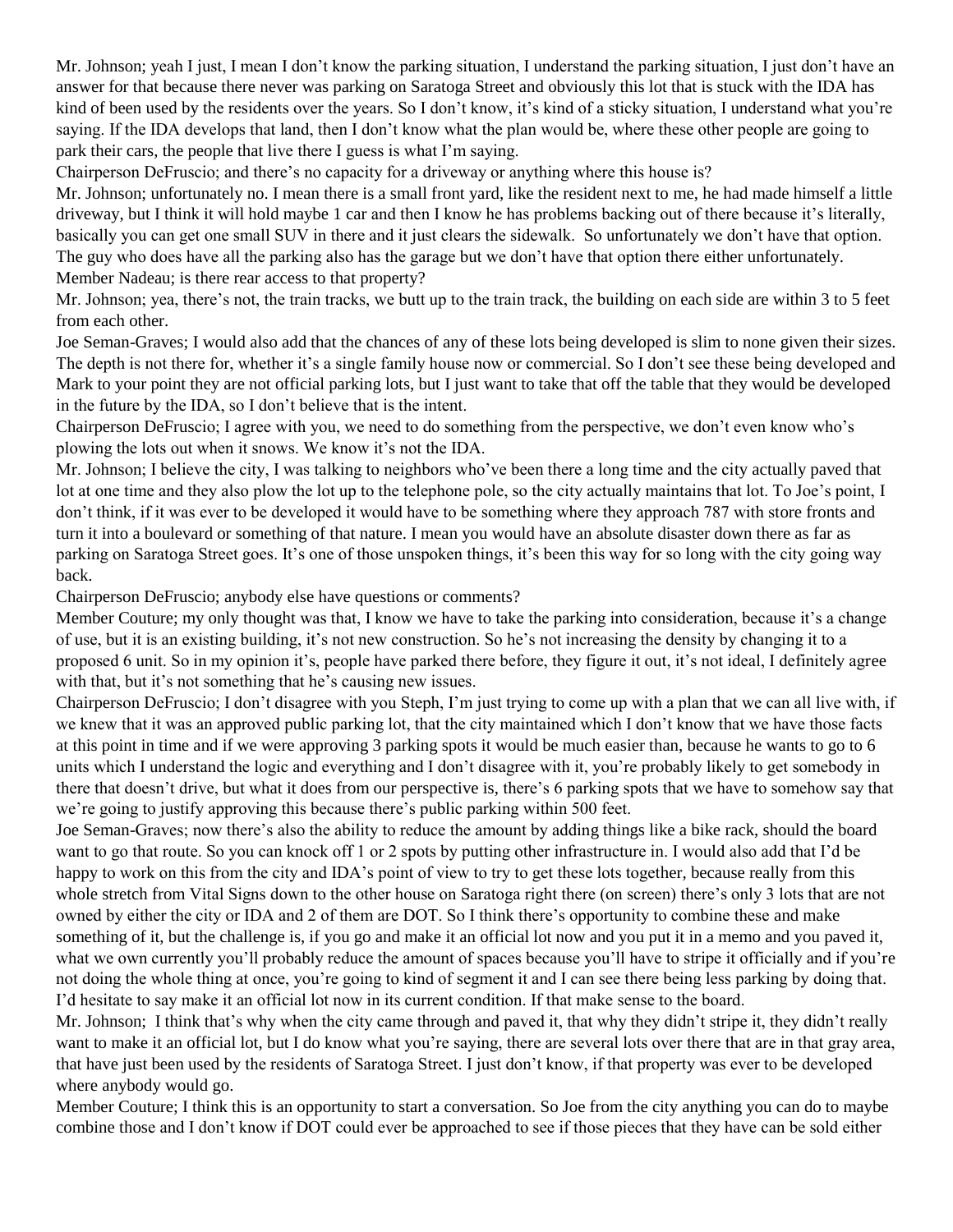to property owners or the city, anything like that. And then Joe Johnson, would you be open to a bike rack or some type of other infrastructure to kind of reduce the need for all 6 units to have parking?

Mr. Johnson; yes, I mean certainly. We've done that in the past with other planning boards. We've had to install a bike rack at another project that we did, we had no problem with that. We did it through a vendor and we were also questioned one time whether it was on a bus route, which obviously Saratoga Street is heavily traveled and I think there is a bus location down on the corner there where price chopper, right around Main Street area, so we're in the proximity of public transportation for sure. And we have no problem putting in bike racks and things of that nature to accommodate alternative means of transportation.

Joe Seman-Graves; we did have comments sent in if you would like me to read those now.

Chairperson DeFruscio; please.

Joe Seman-Graves; and I did try to explain to the individuals who commented, the confusion, before I read these, with density. The current capacity as I said with the current 3 unit layout would be 18 people and with the 6 units it will still be 18 people. So it's not necessarily adding individuals in the household but just the increased parking requirement by the planning board and I also tried to explain that just because there's a 4 bedroom that does not necessarily mean that there's a family that's going to be living there. It could potentially be roommates that each have their own car. (on screen) this is a photo taken of the lot on 1/27/22 at 7AM. The comments were read; Casi Hasslinger of 290 Saratoga Street, Charlise Ackles of Saratoga Street, and Dan Quinn of Saratoga Street.

Chairperson DeFruscio; is there anybody that has any additional public comments, I'll open it up for public comments at this point in time. Don't see anyone. One of the comments read as something we should ask you about Joe, as far as trash is concerned. What are you going to do if it's a 6 unit building, does that change if the city picks up the trash or…. Mr. Johnson; I know that, I think that after 3 units maybe, I know at some point we can still have city pickup. I believe there is an additional fee and different cans, they're blue I believe. I don't really know what the rules are that that but ultimately like Joe had said, we're not generating more people, we're just ultimately breaking the building up and this comes down to the planning code, which is making us look towards making more parking which may or may not necessarily be a function just to get to this point. We could just rent it to 4 college kids and they could all bring a car so it really comes down to not adding more people per say. It's just were stuck in this planning situation with the parking. To get to the point with the DSS and low income housing, I know there's a lot of people who run around and say those things, you know we can't control who we rent too obviously but we do tend to lean towards younger professionals, people of that nature. So we had great success, I have about 50 units rented right now and this is one of the projects I have going in Cohoes currently. I don't think we're adding more people, we're ultimately looking at maybe adding 1 or 2 more cars per say than what we're currently going to bring if that's what the planning code says, that may or may not happen so it's all kind of a speculation depending on whoever decides to rent the units.

Chairperson DeFruscio; I know I'm just torn at this point in time. I agree with everybody that people will find the parking one way or another. It could create issues there but if it was just 3 units, then we would essentially from a code perspective, we would only be dealing with 3 parking spaces. When we go to 6 units the code says we have to deal with 6 parking spaces, off street parking spaces for this project and I don't know how we can get around that at this point in time. I know that you're considering a bike rack or something in order to offset 1 or 2 of those parking spots.

Mr. Johnson; yea, that's correct we will install alternative means. If it's a bike rack that helps with the parking situation, like I said we're kind of speculating, we don't know, like Joe was saying we could have 4 roommates and there could be 4 cars. I mean the building has a permit right now to build it back to 3 units and leave it the way it is, but like I said I just looked at adding no more density, essentially eliminating the city maybe having an accident with a kid or eliminating some burden to the school district and that's where I came up with the idea to make this into smaller apartments and then create something where young professionals and people like that would have a convenient spot to travel to and from work, wherever that work may be.

Joe Seman-Graves; and the code does specifically say the planning board at its sole discretion may require less off street parking if warranted based on information presented. "In any case where less off street parking is required, the planning board reserves the right to require to set aside the additional open space efficient to accommodate the amount of off street parking which would ordinarily be required, if they choose so." So there's a couple of things the board can look at here, I mean right now I would say that you would assume 3 spaces would be permitted regardless since it's continuing the use of a 3 family, so we're really looking at the additional 3 and if there's any reason then that the board would waive 1 or more by adding additional infrastructure or the information that Mr. Johnson provided is sufficient, that can be taken into